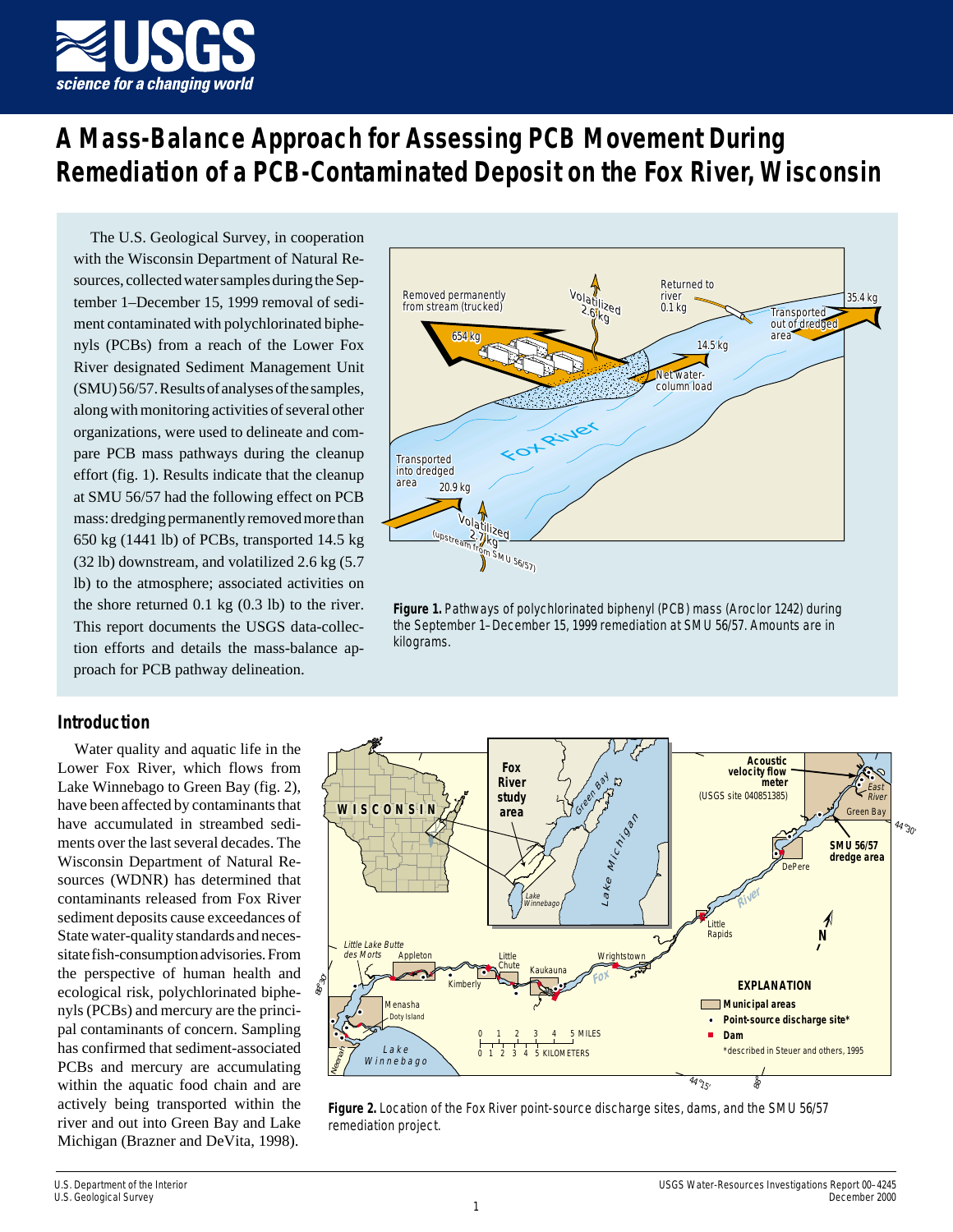

The Sediment Management Unit 56/57 (SMU 56/57) remediation project was a joint effort between the State of Wisconsin and the Fox River Group (FRG), a coalition of paper companies. A primary purpose of the project was to remove PCB-contaminated sediment by dredging and thereby generate information relevant to the effectiveness of large-scale dredging and disposal of the sediments (in this case, 7–11 million cubic yards) from the Lower Fox River (ThermoRetec Consulting Corp., 1999; Blasland, Bouch, and Lee, Inc., 1999; Montgomery Watson, 2000). A hydraulic dredge was used to pipe a sediment slurry from the river bottom to a settling basin; the onshore operation consisted of filter-pressing the slurry, filtering the liquid effluent and returning it to the stream, and trucking away the solids. In support of the sampling plan designed by the FRG and WDNR, a mass-balance approach (a combined examination of concentration and flow) was used to determine the effectiveness of dredging in removing the PCBs from the river environment.



**Figure 4.** Fox River streamflow and sample-collection times on December 13, 1999.

#### **Description of the study area**

In 1995, sediment mapping by the WDNR in the 7-mile reach of the Fox River between the De Pere dam and the river mouth revealed a nearly continuous mass of soft sediment deposits. SMU 56/57 is approximately midway between the De Pere Dam and Green Bay. A papermill is adjacent to SMU 56/57; its discharge pipe is upstream from the dredged site and the upstream watercolumn sampling transect. A permeable silt curtain fabric was deployed around the dredged area that allowed passage of water but reduced transport of sediment and protected the papermill water intake (fig. 3).

This area is a commonly used offloading area for coal ships. The offloading slip is immediately downstream from SMU 56/57, and the turning basin used by these deep-draft vessels is adjacent to the deposit area (fig. 3). Fifteen coal ships offloaded cargo during the 15-week dredging operation.

SMU 56/57 has a surface area of approximately 9 acres with overlying water depths of 2–14 ft. Maximum sediment thickness was 16 ft with an overall average PCB concentration of 53 ppm (parts per million). Maximum PCB concentration was 710 ppm, the highest concentrations being in the top 2–5 ft. Total PCB mass in the deposit was estimated to be between 2,090 and 3,000 kg (4,600–6,600 lb) (Montgomery Watson, 2000; Blasland, Bouch, and Lee, Inc., 1999).

 The lower 7-mile reach of the Fox River has an ever-changing flow and depth oscillation commonly found in estuaries. Flow reversals (from Green Bay toward De Pere Dam) are common in this reach (fig. 4). A continuous streamflow record for the river at SMU 56/57 was based on stream-velocity data collected at 15 minute intervals with a double-path acoustic velocity meter located approximately 2.7 mi downstream from the deposit and 0.8 mi upstream from the river mouth at Green Bay (USGS site 040851385, fig. 2). Because the dredging-site location was upstream from the acoustic-velocity-meter site and the inflow point of the East River, the daily mean streamflow was adjusted by a factor of 0.98 to account for the basin area difference.

The average water depth in this reach of the river is a function of Lake Michigan and Green Bay water levels, wind speed and direction, and flow over the De Pere Dam (which depends on precipitation and control at nine upstream dams). During 1999, the river depth at the USGS acoustic-velocity-meter site varied by more than 6 ft; during the dredging period (September 1– December 15, 1999) depth varied by more than 4.2 ft. River depth is important to sediment and PCB transport in that, for a given flow, water velocity increases as river depth decreases. An increase in water velocity results, in turn, in an increase to the fourth power for sediment resuspension (Jepsen and others, 1997).

#### **Sampling methods**

Water-column samples collected before, during, and after dredging operations were analyzed to support calculations of the mass transport of PCBs. The samples were collected from four discrete sites along an upstream transect and five sites on a downstream transect (fig. 3). Site spacing was closest in areas of focused flow (as determined by a portable Doppler flow meter). The southeast side of the channel is the deeper part and contains most of the flow; therefore, sample-collection sites are skewed toward that side. At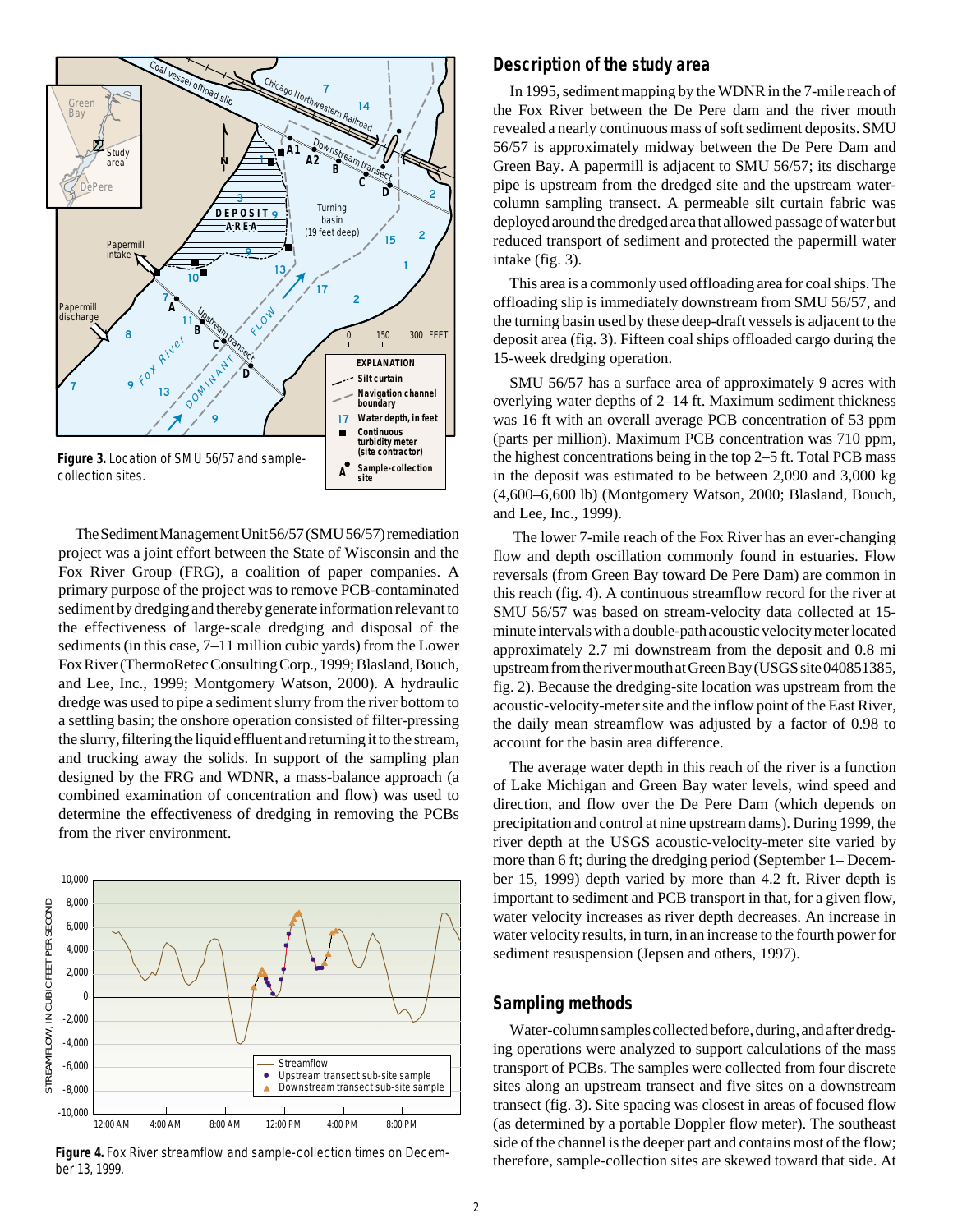each site, water was collected from two depths, at 20 percent and 80 percent of the total water depth. For a given transect (upstream or downstream), water from the transect sites was composited throughout the day to provide a representative PCB concentration for each transect. During the dredging operation, each transect (upstream and downstream) was sampled 2–3 times per sample day, resulting in 36 sample (daily composite) pairs. In addition to transect composites, discrete total suspended solids (TSS) samples, and water-quality field measurements (temperature, turbidity, pH, and specific conductance) were obtained from each site. At the original downstream site A, it appeared that dredging could produce a contamination plume that could remain close to shore and not be collected. Therefore, section A was divided to create sites A1 and A2, with collection volumes halved.

Water-column samples were collected over an 8–12 hour period on each of 36 sample days during the 15-week dredging operation. Efforts were made to collect water only during periods of outgoing flow (fig.  $4$ ).

Upstream and downstream composite samples were analyzed for 101 individual PCB congeners (dissolved and particulate), TSS, dissolved organic carbon (DOC), and total organic carbon (TOC). The dredging contractor also collected turbidity data continuously at several sites during most of the dredging operation (fig. 3).

Composite water-column samples (80-L volume) were filtered through 0.7-µm glass fiber filters to determine particulate congener PCB concentrations. Filtrate was pumped through an absorbent resin column (that is, XAD-2) to concentrate PCBs for the operationally defined "dissolved" phase. Complete procedures for 80-L PCB water-column samples are described in the dredgingproject quality assurance plan (Blasland, Bouck, and Lee, Inc., 1999). Total PCB concentrations were computed by summing the dissolved and particulate fractions; concentrations reported as being less than the laboratory detection limit were given a zero value. Daily mean river discharge was used in conjunction with the water-column concentration data to compute daily TSS and PCB loads.

On certain days, the entire sampling process was repeated to produce sample duplicates for analysis of PCB (6 duplicates) and TSS (3 duplicates). The purpose of the sample duplicates was to

assess the ability to detect real change in the environment (that is, isolate laboratory and sampling artifacts from environmental change). The mean relative percent differences between sample duplicates were 5 percent for total PCB samples (combined dissolved and particulate phases); 10 percent for composited TSS samples; and 12 percent for discrete TSS samples. These duplicate results are similar to those from previous sampling efforts (Fox River Remediation Advisory Team, 2000).

# **Suspended-solids transport during dredging**

 When averaged over the length of the dredging operation, little difference was found between the upstream and downstream TSS



**Figure 5.** Daily mean total suspended solids concentrations and turbidity values for the upstream and downstream transects, Fox River, Wis.

and turbidity values. Periodic differences, however, were substantial (fig. 5). These differences were not consistent—at times net TSS increased over the dredging area, and at other times it decreased.

 A consistent lateral pattern was evident at the upstream site (fig. 6). TSS concentrations were generally highest closest to the papermill wastewater-treatment plant discharge pipe (570 lb/d), and concentrations decreased away from this pipe.

The TSS concentrations at the sample-collection sites provided insight regarding shipping operations. On the mornings of October 8 and November 3, 1999, coal-ship departure appeared to have resuspended PCB-laden sediment (fig. 7). This increase in suspended sediment was in agreement with the continuous turbidity data collected by the site contractor (Montgomery Watson, 2000). A similar effect was observed on the two other days (October 14 and November 23) when PCB water-column samples were collected coincident with vessel movement.



**Figure 6.** Mean total suspended solids concentrations and turbidity values for the site locations, Fox River, Wis.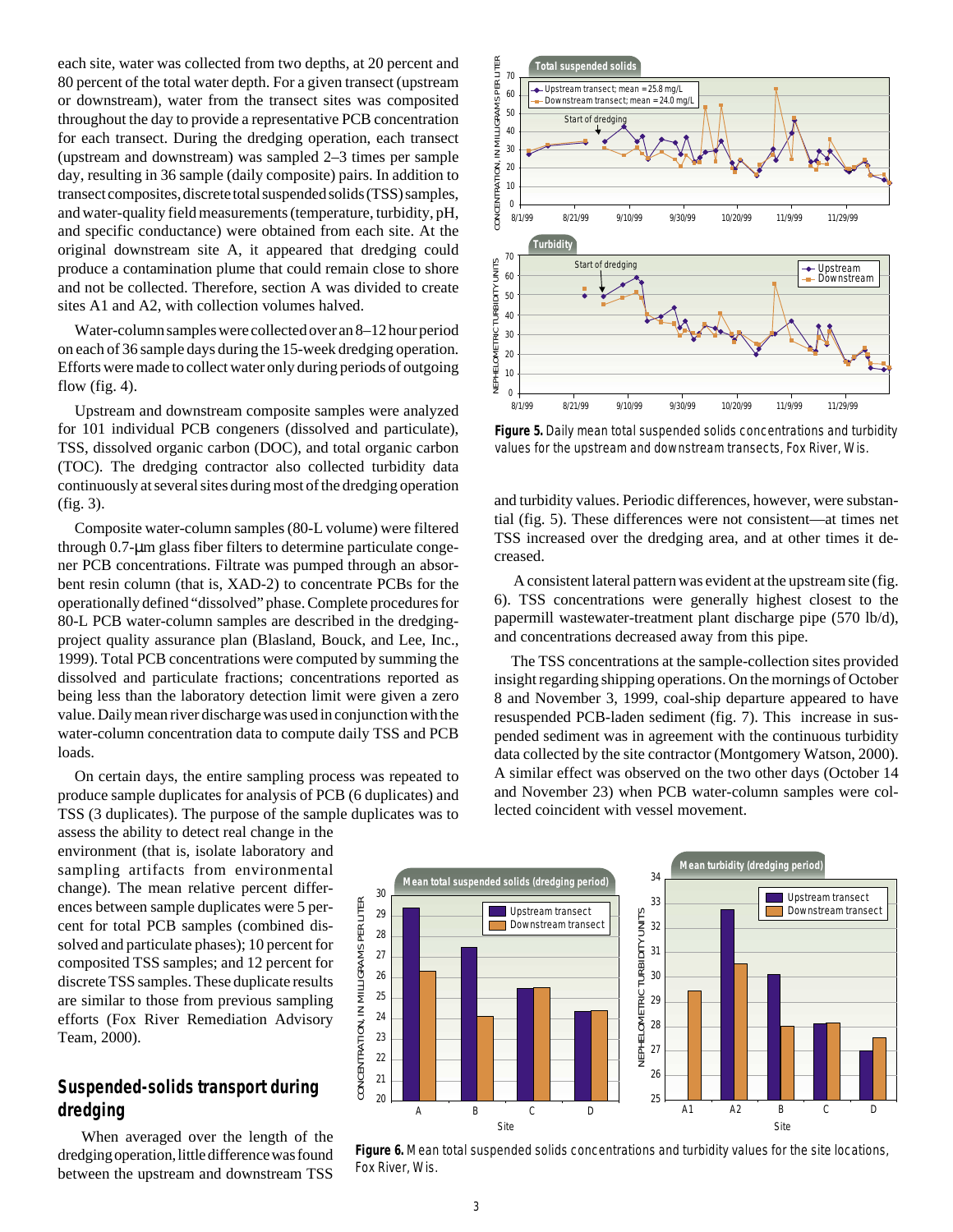

**Figure 7.** Total suspended solids concentrations at the site locations on October 8 and December 13, 1999, Fox River, Wis.

## **PCB concentration changes during dredging**

After dredging started on September 1, a consistent PCB concentration increase was evident at the downstream site (fig. 8A). The mean upstream concentration of PCB was 50.7 ng/L and the downstream PCB concentration was 92.0 ng/L. The paired upstream-downstream samples had a mean relative percent difference of 59 percent, substantially larger than the 5-percent difference between sample duplicates.

Initially, it seems contradictory that PCB concentration increased while suspended solids loading remained the same or decreased (because of settling) during the dredging operation. However, material exposed to or resuspended into the water column during dredging increased the dissolved PCB concentration (fig. 8B), as well as the PCB concentration on a given particle (fig. 8C). Therefore, even though the overall mass of particles transported downstream did not increase, the PCB in solution and transported on the particles did increase.

The TSS and PCB comparison (downstream minus upstream) illustrates that TSS is not a reliable indicator of PCB transport during a dredging operation. For example, from September 1 to October 6, a period of negative TSS loading (less at the downstream than at the upstream site), the PCB loading was positive. Thus, if one is to monitor PCB transport during a remediation operation, sole reliance on turbidity or TSS measurements is inadequate. One must also directly measure the concentration of the contaminant of interest because exposed layers of contaminated sediment and exposed concentrated pore waters can contribute to particle- and dissolved-phase PCB concentrations in downstream waters. Concentration data, however, do not form a complete picture of the effects of dredging; the mass of transported PCBs also must be taken into account.



**Figure 8.** PCB concentrations at the upstream and downstream transects before and during dredging operations, Fox River, Wis.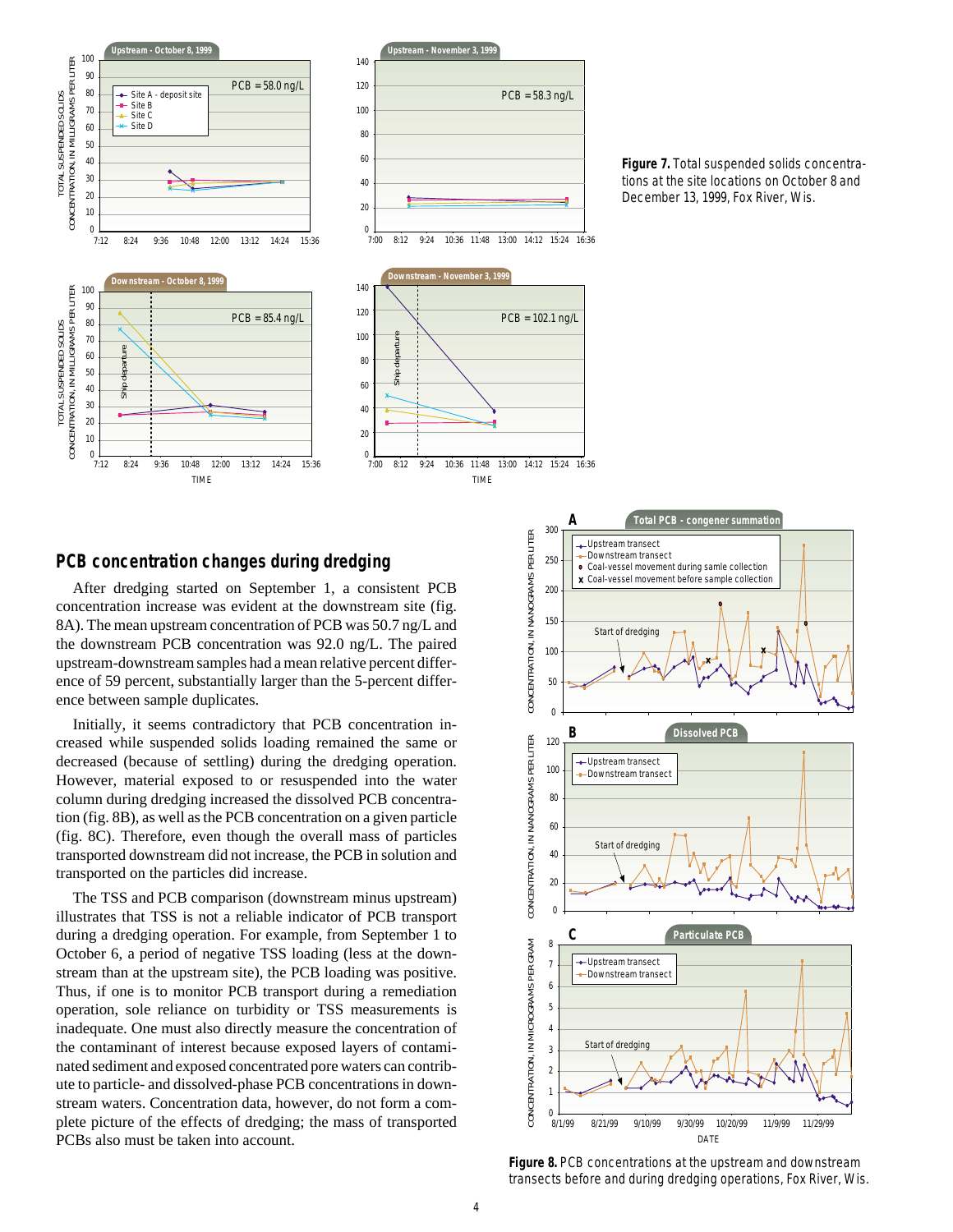

**Figure 9.** Daily water-column PCB load in the deposit area during the dredging operation on the Fox River, Wis.

# **PCB loading in the Fox River due to the dredging operation**

Putting the PCB concentration increase in a useful context requires calculation of mass fluxes, such as the daily PCB load (expressed as mass) to the water due to dredging operations and the amount of PCB processed in the onshore operations. For a given sample-collection day, the PCB load due to dredging operations was calculated by multiplying daily streamflow by total PCB concentration (summation of all congeners, dissolved and particulate).

A daily net PCB load due to dredging (fig. 9) was computed by multiplying the difference between the downstream and upstream PCB concentrations on a given sample day by the daily discharge. Net PCB loads, in general, increased after November 15. This result is consistent with a change in operations: the dredge had been moved to an area of the deposit that contained higher PCB concentrations and was closer to the downstream transect (Blasland, Bouck, and Lee, Inc., 2000). Additionally, streamflow increased substantially after November 15 (fig. 10).

An initial overall PCB load estimate was calculated using the median daily PCB load for the two intervals (before November 16 and after November 15). The median was used, rather than the mean, because daily PCB loads were not normally distributed for either interval. The median daily PCB loads for each interval (42.4 gm and 364.3 gm, respectively) were multiplied by the median flows to provide initial load estimates of 3.2 kg and 10.9 kg, respectively.



**Figure 10.** Fox River daily streamflow and sample-collection days from August 1, 1999, to March 31, 2000.

Further PCB loading analyses examined relations with variables that were measured daily (dredgeslurry settled-fraction concentrations and supernatant concentrations). Concentrations of the material being removed from the deposit or the amount of dredging per day might be indicators as to how much PCB was transported downstream. Frequently monitored variables such as turbidity, streamflow, and stream depth also were examined. A usable regression relation could not be devel-

oped for the interval prior to November 16. For the dredging interval after November 15, however, a regression was developed in which four factors explained much of the variability ( $r^2 = 0.88$ ): daily PCB concentration of the incoming slurry mixture (settled fraction (Set) and supernatant (Sup)), time spent dredging on a given day (T), and stream depth (D).

#### **Daily PCB load (gm) = (-507.9 )(D) – (1237.9)(T) – (5.69)(Set) + (32.5)(Sup) + 293,703**

The daily PCB loads resulting from this regression equation (fig. 9) were summed to arrive at a load of 13.7 kg for the post-November 15 dredging period. The standard error was 25 percent of the mean.

The final estimated PCB load (16.9 kg), combining the median based pre-November 16 load (3.2 kg) with the regression-based post-November 15 load (13.7 kg), was selected as a conservative approach.

An estimated PCB load entering into the dredged area from upstream (fig.1) was computed by applying the median daily upstream PCB concentration (51.4 ng/L) to the median daily flow  $(1,842 \text{ ft}^3/\text{s})$  for the 106 days. The result was an estimated overall PCB load of 24.5 kg entering the deposit cross-section from upstream.

Congener distribution changed noticeably during dredging (fig. 11). Congeners 5/8, 4/10, and 6—congeners that readily volatilize to the atmosphere—are noticeably less prevalent at the upstream site than at the downstream site. Air monitoring during remediation has shown that the river routinely volatilizes PCB to the atmosphere; thus depletion of these congeners is not surprising at the upstream site. Sub-surface sediments and pore waters that are newly exposed during the dredging may replenish these congeners, as is reflected by concentrations at the downstream site.

The Fox River Mass Balance Study (Steuer and others, 1995) estimated a PCB volatilization-to-advection ratio of 13 percent. Applying this ratio to the upstream PCB advection (20.9 kg; Aroclor\*1242) yields an estimated 2.7 kg volatilization from the Fox River upstream from SMU 56/57 during the dredging period. Air monitoring at the shore-processing site indicated that between 0.3 to 4.9 kg of PCB volatilized from that facility during the 106 days of onshore processing (Blasland, Bouck, and Lee, Inc., 2000; David Grande, Wisconsin Department of Natural Resources, written comm., 2000).

To put into context the PCB input to the water column during the dredging operation (16.9 kg), one can consider PCB loading from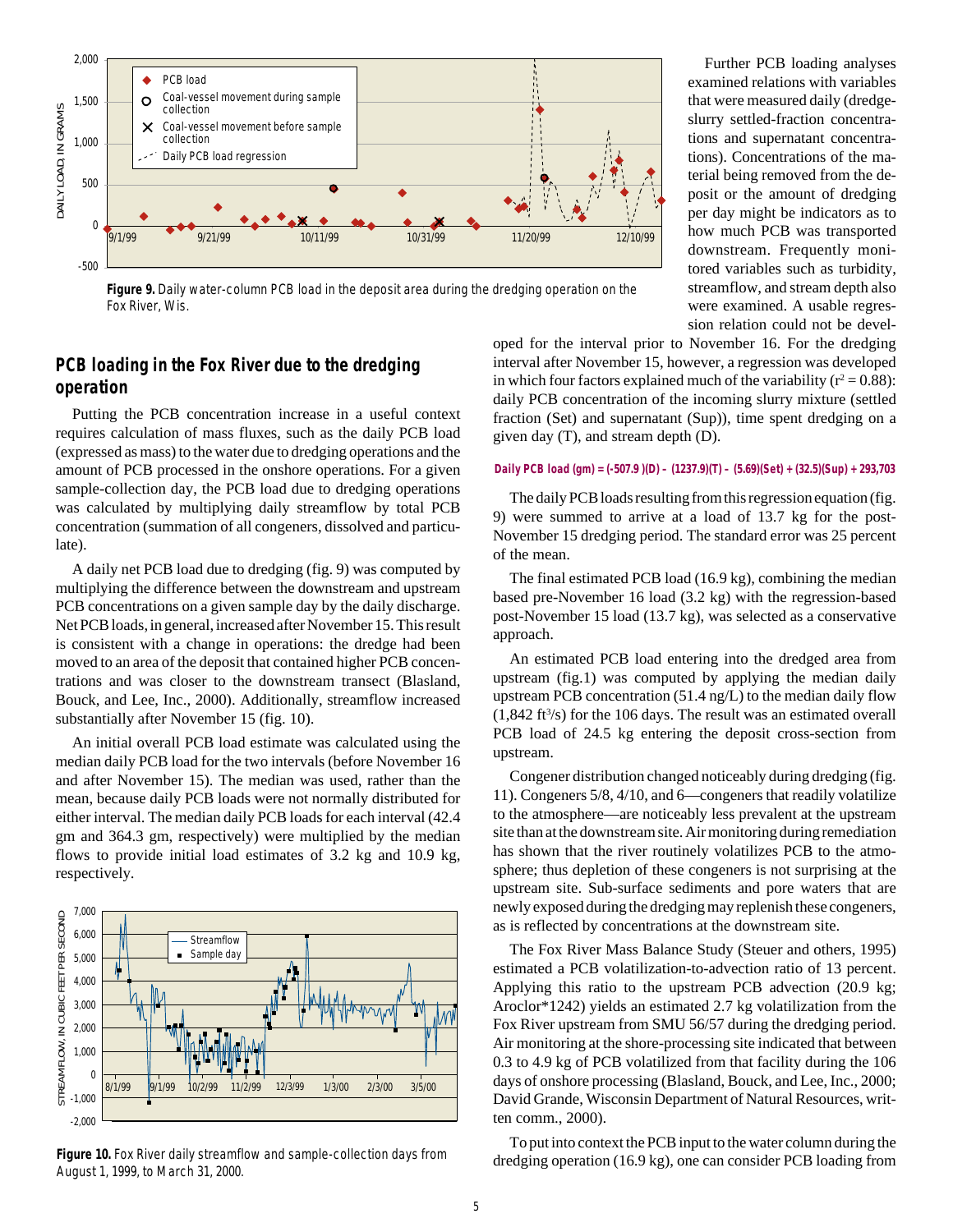

**Figure 11.** Dissolved-phase PCB congener distribution for the upstream and downstream sites, Fox River, Wis.

the river with no dredging taking place. The monthly river PCB load is variable (fig. 12); in 1994-95, annual Fox River PCB loading (congener summation) was 186 kg/yr (D.W. Hall, U.S. Geological Survey, written commun., 1999).

## **PCB transport back into the river from the onshoreprocessing operation**

After filter presses removed most solids from the incoming slurry, the effluent was passed through sand and carbon filters before being discharged back to the river at a rate of more than 700,000 gal/d. On five days, 80-L samples were collected by the USGS (over an 8–12 hour period) from the shore-process-discharge pipe. Total PCB concentrations in the effluent ranged from 82 –676 ng/L with a mean concentration of 422 ng/L. These values did not appear to be normally distributed. A conservative approach, applying the median concentration (509 ng/L) to the effluent volume discharged during the entire dredging operation (76,213,900 gallons), resulted in 0.147 kg of PCBs being returned to the river.

Of the 654 kg of PCBs that were processed onshore or held in the settling basins (Montgomery Watson, 2000; Richard Weber, Montgomery Watson, written comm., 2000), less than 0.03 percent was



**Figure 12.** Fox River PCB loading to Green Bay, April 1994 through October 1995.

returned to the river. Additionally, the congener distribution (fig. 13) of these effluent samples was markedly different from that in the water column samples—most of the more chlorinated congeners (higher health risk) had been removed. Thus, a very small PCB mass was returned to the river, and this small mass was made up of a less toxic PCB mixture.

## **Postdredging PCB concentrations and loads**

Dredging was discontinued on December 15, 1999. Low temperatures and freezing water in pipelines, process equipment, and the river surface required too many operating adjustments in all aspects of the hydraulic-dredging, water-treatment, and dewatering processes for the operation to continue.

Three sets of water-column samples at the two transects were collected after the termination of dredging. Net daily PCB transport decreased (range was  $-12$  g/d to 2 g/d) from that during active dredging. The dissolved-phase PCB concentration, however, still increased substantially from upstream to downstream (fig. 14) due to the deposit (a 15–21 percent increase). On two of the sampled postdredging days, the particulate PCB concentration decreased (as did TSS concentration) at the downstream site. Apparently, the dredged area may be functioning, at least temporarily, as a depositional area. Daily mean flows during the postdredging sampling were moderate—less than 3,000 ft<sup>3</sup>/s (fig. 10)—and also may have tended to promote deposition.

Even though a new sediment layer is exposed—with greater PCB concentrations at the sediment surface than before the start of dredging (thus the observed increase in dissolved PCB)—the overall PCB concentration has decreased because of settling of particles in the dredged area. These data do not indicate how long this settling will continue, or at what rate of streamflow the deposition will cease, or whether net scour of the exposed PCB sediment will occur. The dredging operation was planned to resume in summer or fall of 2000. The preceding observations were based on three sets of data points; more postremediation sampling would provide a stronger basis for conclusions.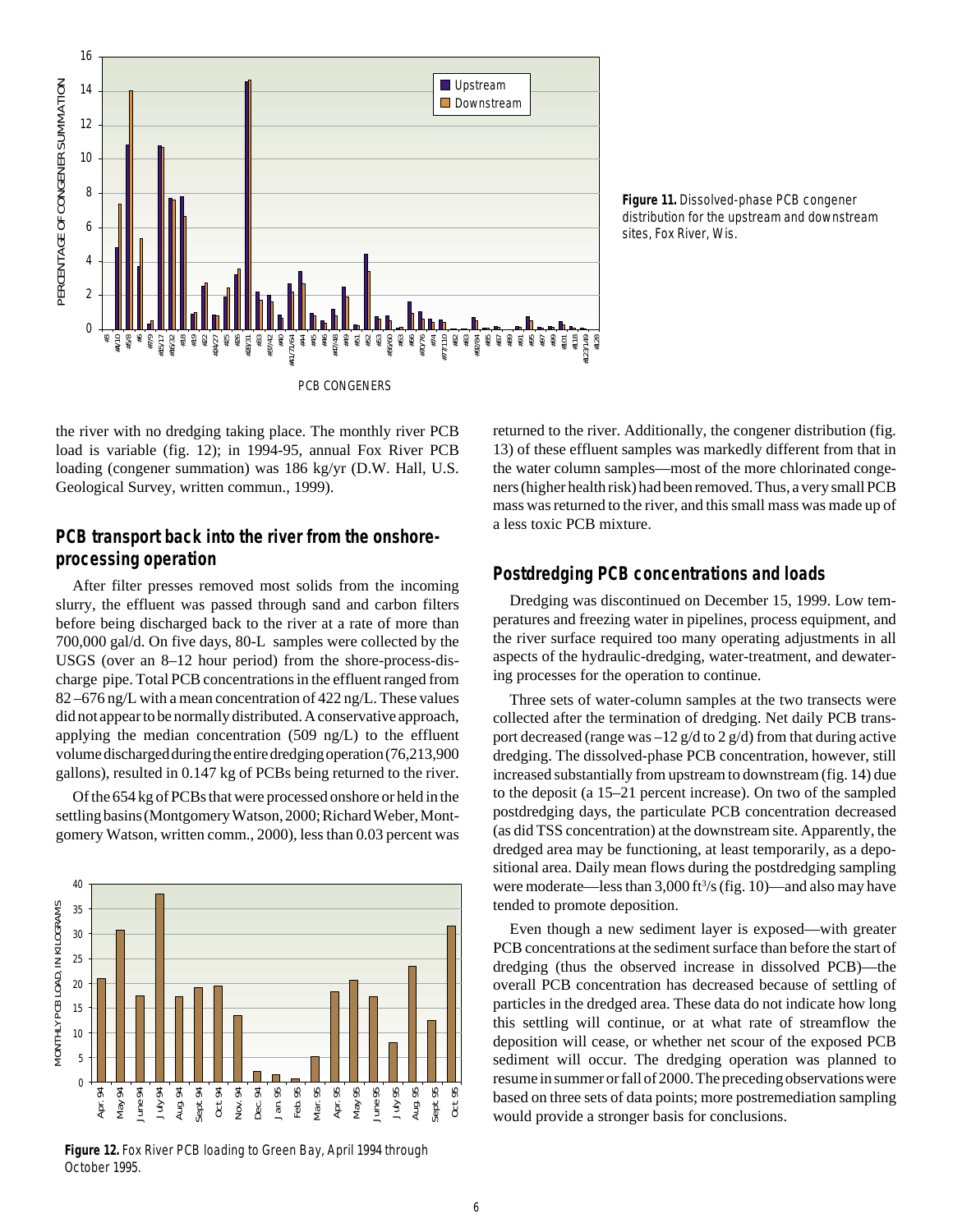

**Figure 13.** Mean dissolved and particulate effluent PCB congener concentrations on the Fox River, Wis.

# **Adjusting water-column PCB concentrations to allow comparison with onshore-sample PCB data**

PCB aroclor analyses provided the foundation for the onshoreprocessing (slurry, trucked press cake) PCB concentrations (Blasland, Bouck, and Lee, Inc., 1999). However, to reduce the limits of detection, the 80-L water column samples were analyzed on a congener-specific basis. The congener-specific analysis approach is expensive (\$835 per sample); thus, only a few onshoreprocessing samples were analyzed to this level of detail. Most samples collected onshore were examined with the less expensive Aroclor-basis PCB analysis. Therefore, to compare water-column results with the onshore-process PCB masses, a water-column PCB Aroclor concentration had to be estimated (Aroclor\*1242) from the congener-specific data. This was done by an approach developed in a previous remediation assessment (Fox River Remediation Advisory Team, 2000). The conversion was based on the dissolved (35 percent) and particulate (65 percent) average phase distributions (figs. 8B and 8C) and the Aroclor/congener sum ratios as calculated in the previous assessment.

The congener sum PCB load of 16.9 kg was adjusted to an Aroclor\*1242 basis as follows:

**Aroclor\*1242 PCB load = (0.35)(16.9 kg)(0.88) + (0.65)(16.9 kg)(0.85) = 14.5 kg , (Dissolved) (Particulate)**

where 0.88 and 0.85 are the Aroclor/congener sum ratios for the dissolved and particulate phases. Thus, the net water-column load due to dredging is estimated to be 14.5 kilograms on an Aroclor\*1242 basis. A similar conversion on the congener summation PCB load entering the deposit area from upstream (24.5 kg) resulted in 20.9 kg PCB mass on an Aroclor\*1242 basis.

## **Lessons learned**

Commonly used techniques such as measurement of total suspended solids (TSS) and turbidity were inadequate to describe transport of PCBs during a dredging operation in the Fox River. Little or no measurable difference was found between the upstream and downstream TSS concentrations (or loads) over the length of the operation. However, neither turbidity nor TSS was sufficient to predict PCB transport because of increased PCB concentration on a particle and dissolved-phase PCB concentration. Approximately 35 percent of the PCB load at the downstream site was in the dissolved phase. Results of the study described here indicate that if chemical transport is to be quantified during a PCB remediation, then monitoring of TSS and turbidity alone is not adequate.

The study illustrates the importance of collecting water-column samples at numerous vertical and lateral locations to represent an entire transect concentration. The study found lateral concentration differences that would skew a sample if the entire cross-section was not adequately sampled. Additionally, in a dynamic situation (dredging operation), even in a large river, sampling over a prolonged interval is necessary to obtain a representative daily concentration of a constituent of interest.



**Figure 14.** Postdredging TSS and PCB concentration and PCB load in the dredging-operation area, Fox River, Wis. (d/s, downstream; u/s, upstream).